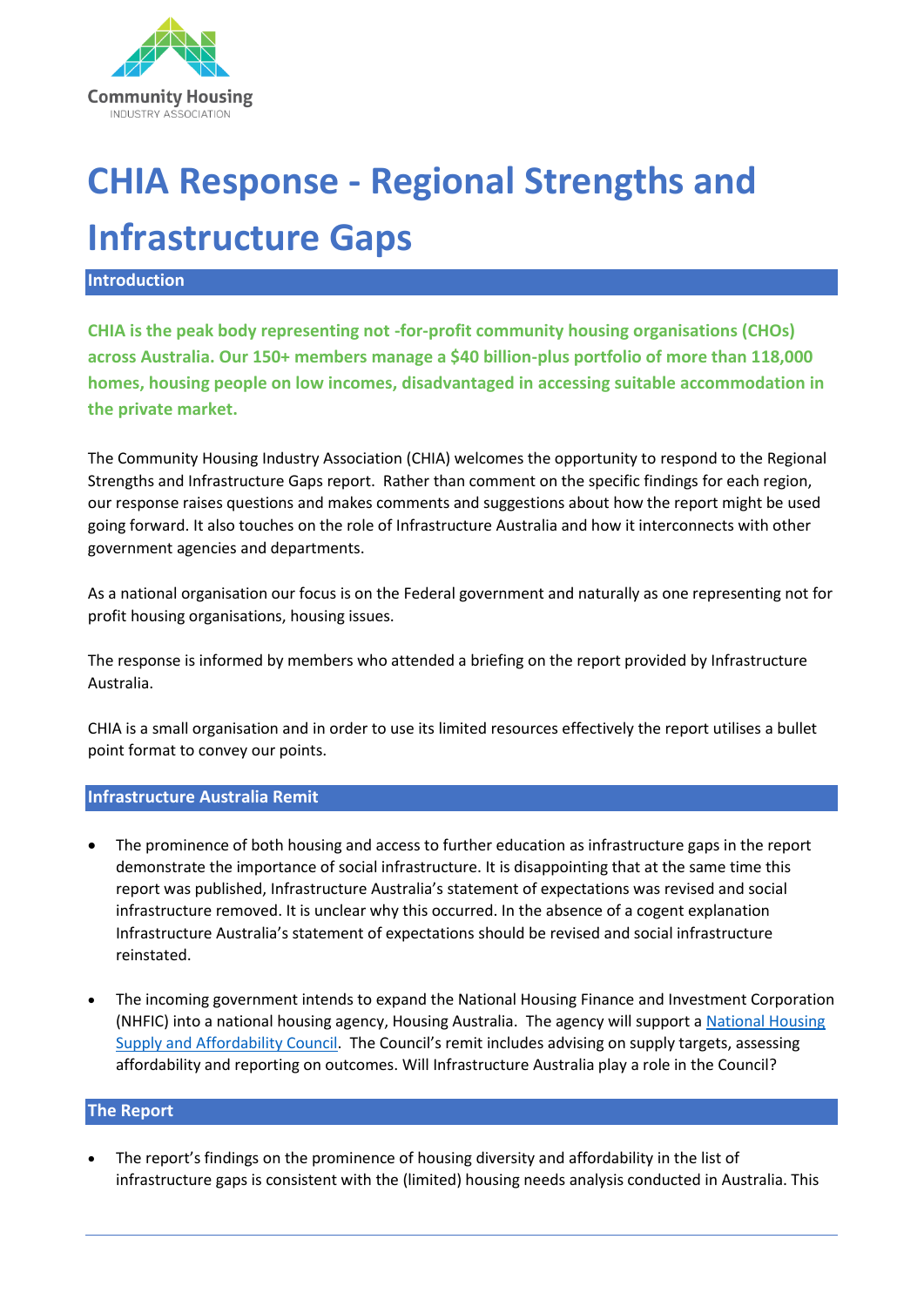

[research](https://cityfutures.ada.unsw.edu.au/research/projects/filling-the-gap/) demonstrated that every SA4 census area in Australia had a shortfall of social and affordable rental housing in 2016. This research will be updated following the release of the 2021 Census data. We anticipate it will, despite a lower than forecast migration rate show no reduction in need.

- We can understand the interest in identifying the top three infrastructure gaps in each region, and appreciate that in an appendix, other gaps are also listed. However, the risk is that these additional gaps may also be critically important to address but overlooked. Should each regional summary also identify other significant infrastructure gaps even if the detail provided is limited.
- The report was produced before the recent East Coast floods. Our members in the Northern Rivers area have for some time battled with the demand for social an affordable rental housing. This has been much exacerbated by the flooding. The updated report should reflect the current circumstances. The recently established Northern Rivers Reconstruction Authority may find the findings of this report useful.
- The report does not consider the resilience of housing its location, construction and performance. We appreciate this probably outside its remit, but ranks along with availability, diversity and affordability as an issue to address in future.
- Is there scope to identify where infrastructure gaps have already attracted a priority project submission / or a project is listed if as yet unfunded.
- While the report is not comparing the regions' needs, did the exercise reveal where there are particular acute problems or opportunities being lost? Should these be highlighted?

### **Use of the Report**

- The report makes clear that it is not proposing solutions. However, there should be more clarity about how the findings of this report (and indeed other Infrastructure Australia publications) influence other planning processes and funding programs. Apart from the obvious example of regional plans, in our own housing field the findings could inform:
	- $\circ$  State housing strategies and the forthcoming National Housing and Homeless Plan
	- $\circ$  The allocation of funding / the prioritisation of bids for housing programs including the forthcoming Housing Australia Future Fund
	- $\circ$  Objectives / outcomes from the 2023 National Housing and Homelessness Agreement.
- Will the report be used during the assessment of future infrastructure priority projects? If a proposal is made, that impacts on housing demand in an area already identified as having a housing gap, will this need to be recorded and the need for solutions acknowledged.
- If an infrastructure project will increase surrounding land values, and the location is one identified in the report with poor housing diversity and affordability, could this be used as evidence for the introduction of value capture mechanisms to (part) fund affordable housing. Our members note that currently the impact of major infrastructure projects on the low income housing households - existing or future - is generally overlooked. For example, in consultations over the Inland Rail line, its impact on rents and house prices, has frequently been raised as an issue but not addressed.